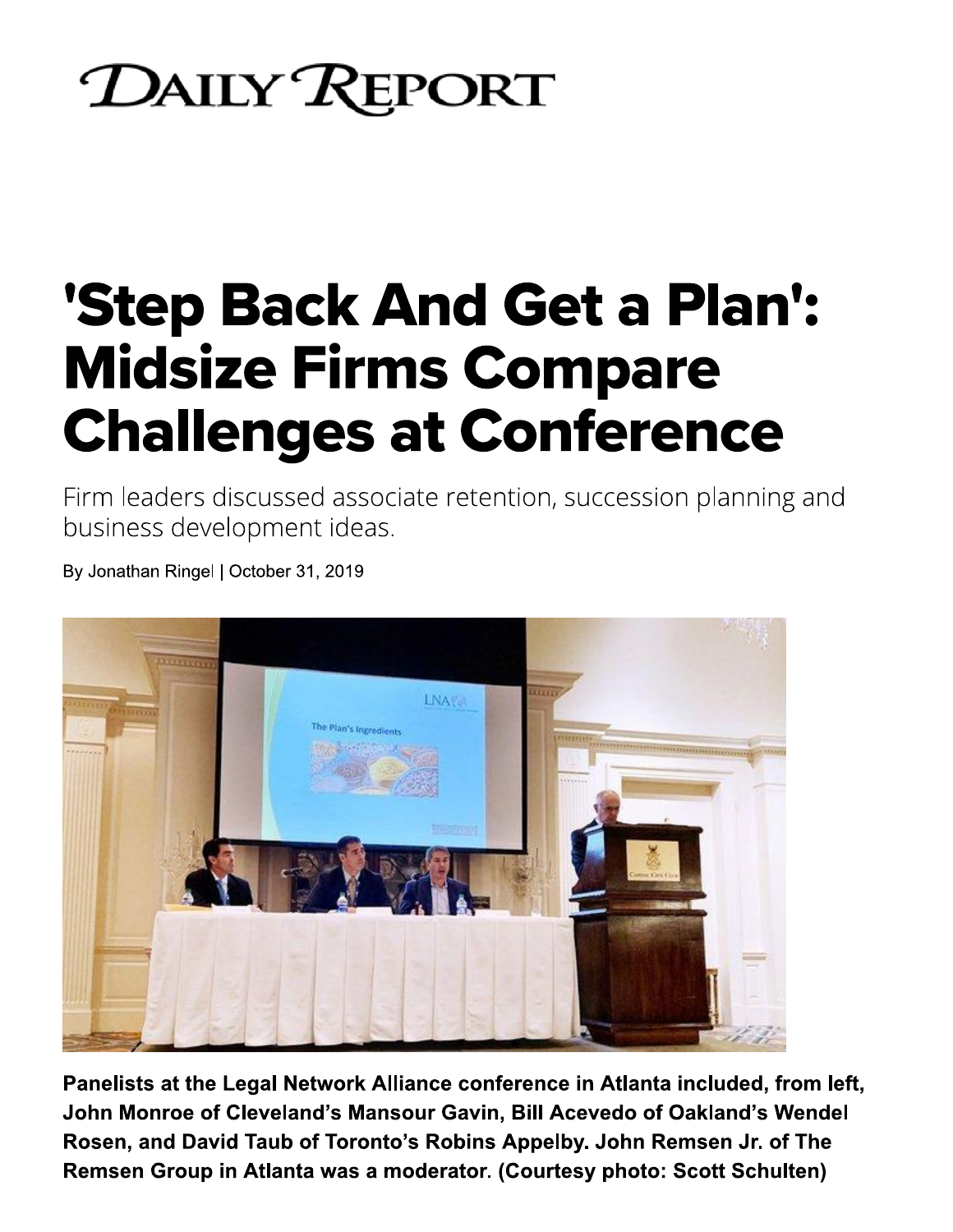The website for the Legal Netlink Alliance (https://www.legalnetlink.net/), an association of dozens of midsize law firms around the world, promises that member firms enjoy client referrals, legal resources and personal relationships that lead to "a deep appreciation for the global commitment of the legal profession to the Rule of Law."

The group dove into more nuts-and-bolts issues surrounding the business challenges of running a law firm, as seen during a recent conference at the Capital City Club in Atlanta. In one session, lawyers from three member firms-one from Oakland, California, one from Cleveland, Ohio, and one from Toronto-relayed their experiences around strategic planning.

The alliance features one firm per area, and its Atlanta representative is 18-lawyer Schulten Ward Turner & Weiss (https://www.swtlaw.com/).

The moderator, Atlanta law firm consultant John Remsen Jr.

(http://www.theremsengroup.com/), teed up the discussion with observations about the difficulty of managing law firms. He was armed with many statistics, some pointing to paradoxical thinking by law firm leaders.

One study, he said, showed that leaders' top concern is retaining young lawyers, but another study showed that leaders' top priority was increasing productivity.

Other studies showed a majority of firms not performing client satisfaction surveys or employee satisfaction surveys, Remsen noted.

He reserved particular criticism for "too much democracy in many firms," where, "all it takes is one senior partner to stop an initiative."

"It's not a leader's job to make everyone happy," Remsen asserted.

One lawyer in the audience pointed out an issue that seemed to resonate—the loss of associates who have been with their firms since law school. One departing associate reportedly said of big firms, "They just like to pick them off from midsize firms."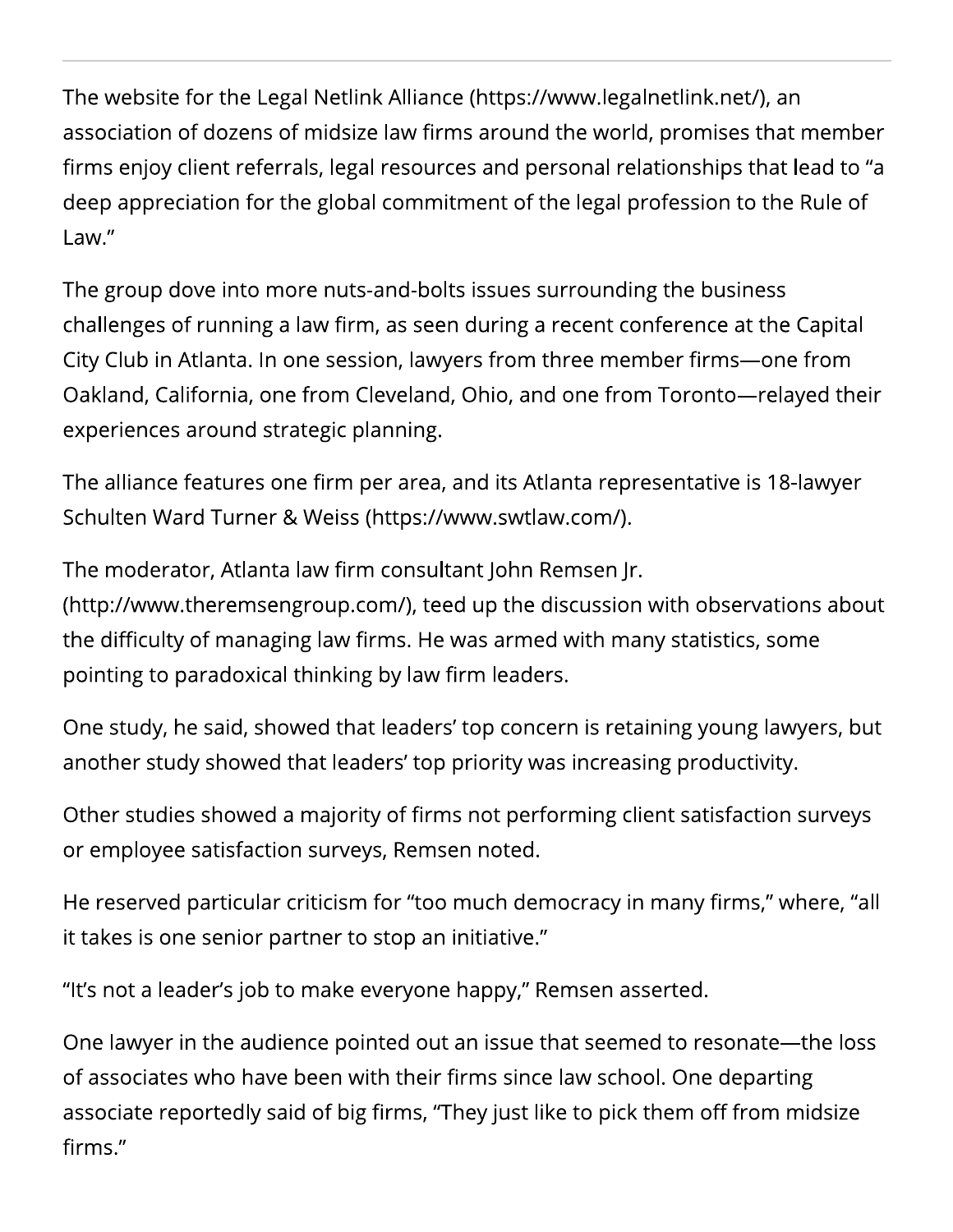Remsen acknowledged the problem and said work-life balance and other aspects of midsize practices can entice some lawyers to stay. "Those people are out there," he said, adding that exit interviews can glean a lot of helpful information.

Remsen then turned to the panelists, Bill Acevedo of Oakland's Wendel Rosen (https://www.wendel.com/) (67 lawyers); John Monroe of Cleveland's Mansour Gavin (https://mansourgavin.com/) (23 lawyers) and David Taub (https://www.robinsappleby.com/home) of Toronto's Robins Appleby (28 lawyers.)

Acevedo, who handles transactional, regulatory, litigation and green business issues, said his 110-year-old firm "is at an inflection point."

He recalled a meeting in which partners were asked how long they expected to practice before retirement. "The numbers were startling," he said—that is, too many were in the twilight of their careers—and a strategic planning committee was formed.

Acevdeo said he was dubious, but the results have proven him wrong. One aspect involved interviews with 30 firm clients, done by two lawyers each, neither of which was the client's relationship partner. Good news came from these, he said: "Our clients really, really liked us."

Acevedo said a firm retreat was helpful too, noting sessions led by associates "brought a lot of thoughtful insights."

Support staff at the firm, he said, took surveys and were looking to the partners to assure them that they were ready for the retirements. "They wanted to know we had a plan," he said.

Changes included shortening the firm name and overhauling its logo to one that looked better on social media, he said.

Mansour Gavin's Monroe, who works on real estate and land use issues, said his partners worked on succession issues, given six of its 23 lawyers are over 68 years old.